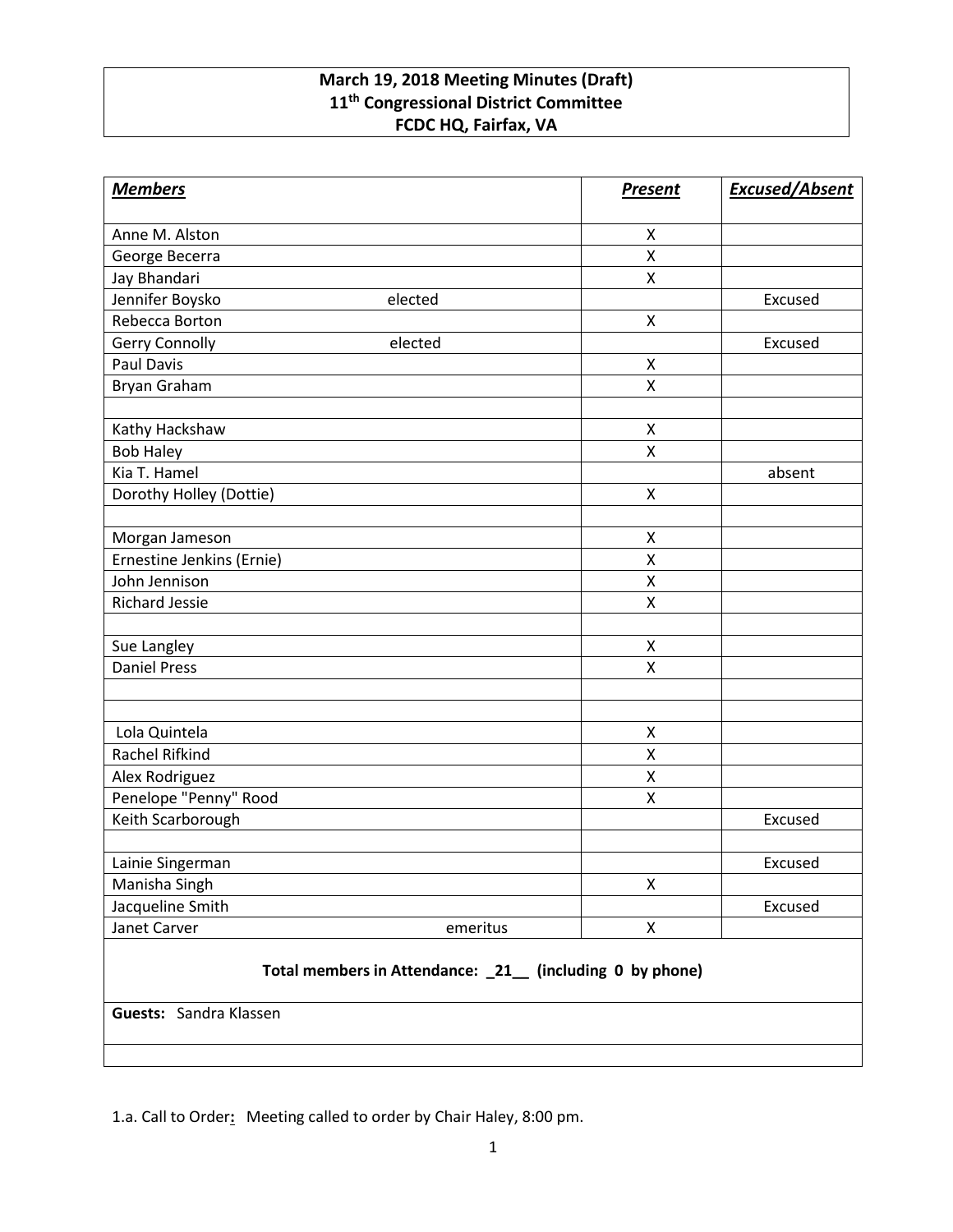## 1.b Roll Call: Jennison

## 2. Guest Introductions - none

- 3.a. Motion to Approve Agenda Motion by John 2nd by Rachel Discussion: none Vote: Approved by acclimation
- 3.b. Approval of Minutes. February 19, 2018 11th CD meeting @ Fairfax City Motion by Sue 2nd by Penny Discussion: corrections by Sue, Rachel, Ernie Vote: Approved by unanimous vote
- 4. Treasurer's Report Rifkind as of: 3/19/2018 Federal account \$6,86.26 Non-federal account \$ 2,303.02 Motion for report to be filed by Rachel. Accepted. No vote required.

## 5. Chair's Report - Haley

- Central FR Dinner name change "Blue Commonwealth Gala" on 6/16/18 @ Richmond Train Station
- June 12 Primary Petition Reviews 5 hour review concluded after 1,136 verified signatures. Many more did not have to be reviewed. Not verified signature problems included duplicates, bad addresses, wrong CD, not dated, not in VAN, illegible entries.

## 6. Vice Chairs' Reports

Fairfax - Sue: 3/24 march, canvassing, Women's Summit on 6/23/18 @ Hyatt Regency Sterling/Dulles

 PWCo - Ernie: PWCo next mtg. on 3/22/18 @ Kelly Bldg. Upcoming races: Occoquan, Dumphries & Special School Board Chair (interim TBD)

> Motion for \$100 ads for each jurisdiction's dinner Adopted by acclimation Rebecca volunteered to create ads.

Chair's note: 11CD swapping ads with HM Dems Lasagna w/ Sturdivant Brunch

Communications - Lainie: not present

## 7. Jurisdiction Reports:

 FfxCity - Penny: FfxCity city council races. 5/1/18 - Joe Harmon & Tom Ross running Kathy: Upcoming - July 4 parade. Debate ensued on "largest parade" in NoVA.

## 8. Tech/Comm working group

- Lanie: not present
- Paul: newsletter options well received
- Rebecca: no update